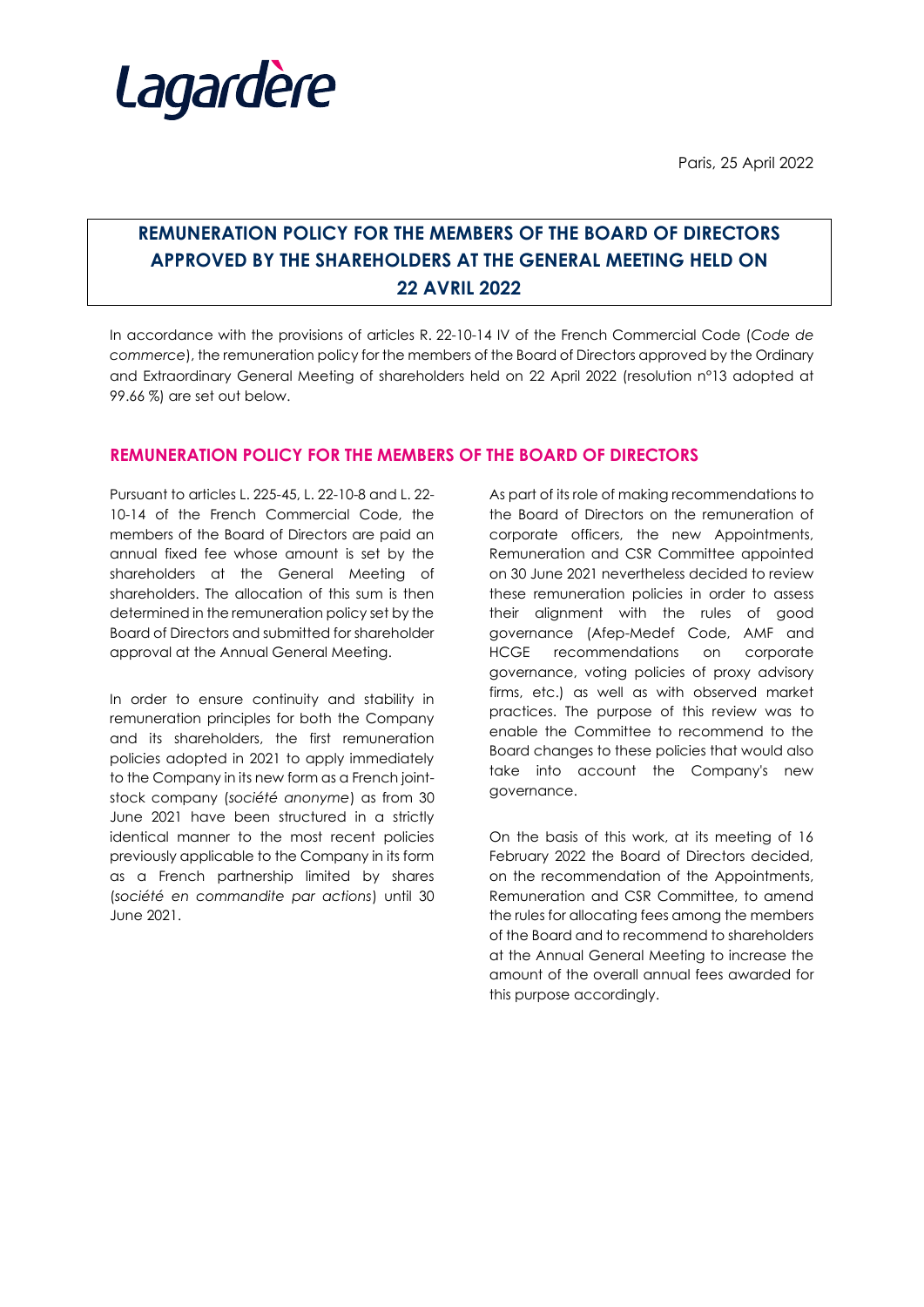This modification is intended to (i) take into account the conversion of the Company from a partnership limited by shares into a joint-stock company with a Board of Directors with different responsibilities from a Supervisory Board and accordingly, to align the Company's directors' remuneration with market practices, based on benchmark studies carried out against similarsized SBF 120 index companies with boards of directors, and (ii) take into account in the 2022 remuneration policy the specific new duties of the Board of Directors in connection with the public tender offer launched by Vivendi SE, which resulted in a new *ad hoc* Board Committee being set up on 17 December 2021, tasked with monitoring the entire process, which is likely to extend over the whole of 2022.

The following changes were made to the 2022 remuneration policy for the members of the Board of Directors:

- ► members of the Appointments, Remuneration and CSR Committee are entitled to 2 portions of fees compared to 1.5 portions in the previous policy, in line with the remuneration of Audit Committee members;
- ► the overall amount of fees was increased from €700,000 to €760,000 to reflect this increase in the remuneration of members of the Appointments, Remuneration and CSR Committee;
- ► for 2022, additional fees of €237,500 are made available to remunerate the *ad hoc* Committee set up in the context of the planned public tender offer, with remuneration equivalent to the other two committees (no additional portion for the Chairman);
- ► the overall amount of fees submitted for shareholder approval at the Annual General Meeting is thereby increased to €997,500;
- ► no change in the other rules of the 2021 remuneration policy.

Accordingly, at the Annual General Meeting to be held on 22 April 2022, shareholders will be asked to set the overall annual amount of fees to be allocated to members of the Board of Directors at €997,500.

Under this new remuneration policy, the rules for allocating these fees are described below. These rules apply to all members of the Board of Directors, including the employee directors:

- ► each member of the **Board of Directors** is entitled to **1 basic portion**;
- ► each member of the **Audit Committee** is entitled to **2 additional portions**;
- ► each member of the **Appointments, Remuneration and CSR Committee** is entitled to **2 additional portions**;
- ► each member of the *ad hoc* **Committee** is entitled to **2 additional portions**;
- ► the **Chairs** of the Board and the committees (excluding the *ad hoc* Committee) are entitled to **1 additional portion**;
- ► in accordance with the Articles of Association, the Board of Directors may decide to transfer part of the remuneration that the Ordinary General Meeting has allocated to the members of the Board of Directors to the **Board Advisor.**

The basic portion of the remuneration is equal to the aggregate amount of the fees divided by the total number of portions to which Board members are entitled.

**Sixty percent of these fees is paid based on each member's actual attendance** at the Board of Directors meetings and the meetings of the Board(s) of which he or she is a member.

The fees are paid by Lagardère SA, on an annual basis at the start of each year for amounts due in respect of the prior year.

In accordance with the recommendations of the Afep-Medef Code, the members of the Board of Directors do not receive any further variable remuneration, share or performance share options, or any further benefits for their role as directors.

However, in accordance with the applicable legal provisions, the employee directors will hold employment contracts with the Company or one of its subsidiaries and therefore receive remuneration corresponding to their position (salary and, where applicable, any incentives, profit sharing, variable remuneration and/or free shares).